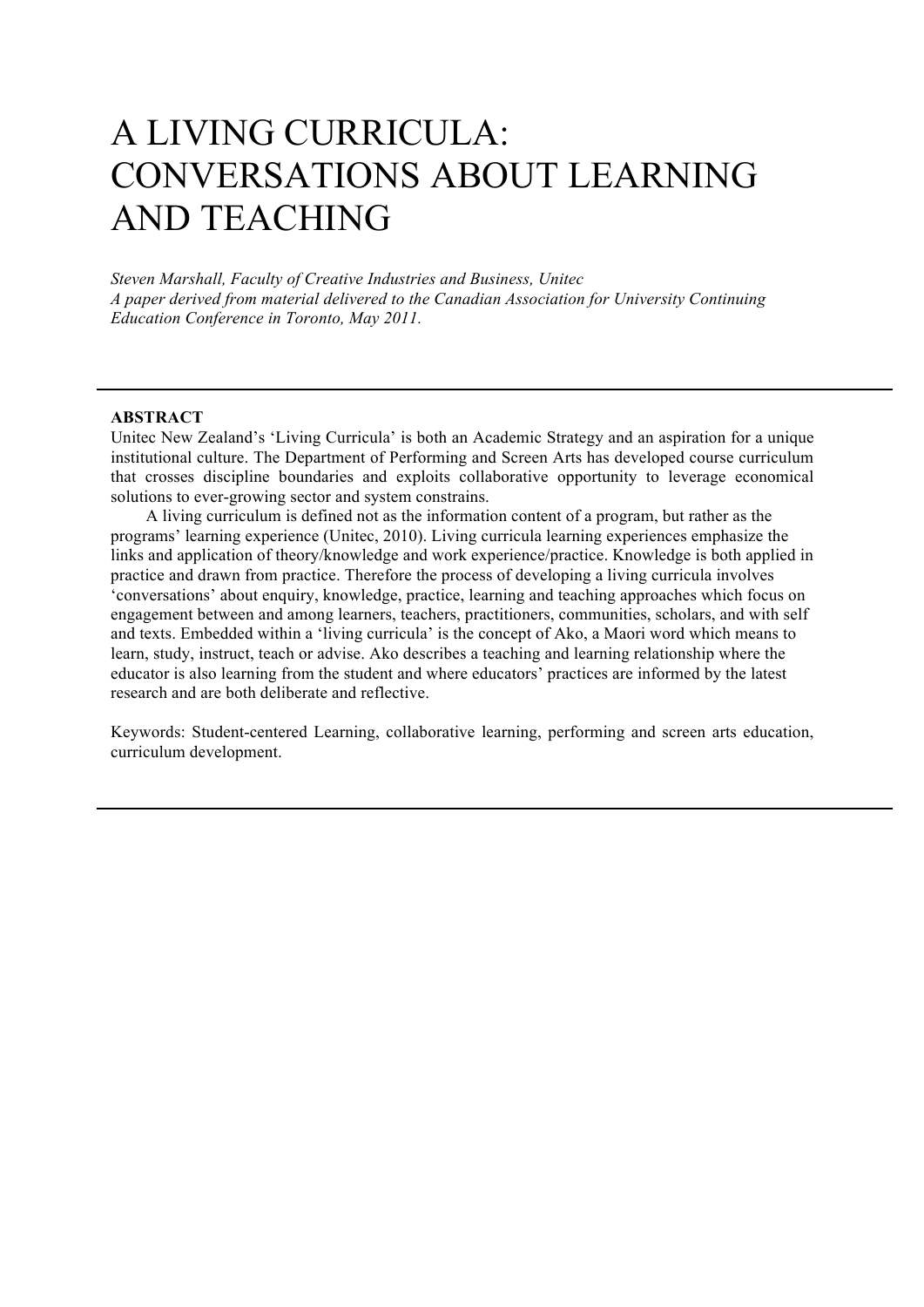#### **INTRODUCTION**

A living curriculum is defined not as the information content of a program, but rather as the programs' learning experience (Unitec, 2010). Living curricula learning experiences emphasize the links and application of theory/knowledge and work experience/practice. Knowledge is both applied in practice and drawn from practice. Therefore the process of developing a living curricula involves 'conversations' about enquiry, knowledge, practice, learning and teaching approaches which focus on engagement between and among learners, teachers, practitioners, communities, scholars, and with self and texts.

Unitec's living curricula is aimed at developing course curriculum that crosses discipline boundaries and exploits collaborative opportunity to leverage economical solutions to evergrowing sector and system constrains. This 'living curriculum' solution continuously reframes the nature, context and concept of learning, providing a new educational offer that meets the changing needs of both students and workplace. This innovation in teaching and learning requires teachers to *Relook* at what it takes to succeed in the modern environment; *Rethink* their approach in response to their students' needs for tomorrow; and *Redesign* and revitalize the learning curriculum using inside, outside and worldwide points of view to continuously adapt and improve.

Developing a living curricula involves 'conversations' about enquiry, knowledge, practice, learning and teaching approaches which focus on engagement between and among learners, teachers, practitioners, communities, scholars, and with self and texts. It involves tailored teaching & learning approaches that are defined by four key ideas:

- Enquiry (how learners go about asking and answering questions);
- Discipline (how learners engage with the knowledge that underpins the discipline);
- Autonomy (how learners increasingly develop their capability and confidence); and
- Conversation (how learners engage with self and others to develop understandings).

Embedded within a 'living curricula' is the concept of Ako, a Maori word which means to learn, study, instruct, teach or advise. Ako describes a teaching and learning relationship where the educator is also learning from the student and where educators' practices are informed by the latest research and are both deliberate and reflective. The key aspects of ako are: *Language, identity and culture counts* – knowing where students come from and building on what students bring with them; and *Productive partnerships* – Students, whānau (extended family) and educators sharing knowledge and expertise with each other to produce better outcomes.

The living curricula project is helping to reposition learning as a continuous conversation within a dynamic curriculum that is integrated with, and takes advice from, the world our students live in. These conversations occur at all levels of the learning cycle between and among teachers, students and the communities in which they live and in which they wish to work. It has driven a culture of continuous professional development and improvement with our teachers toward more interaction and integration with the real world. And also helped to achieve a focus for the Institution on critical strategic focus areas such as developing an impact-focused research portfolio that is distinctive and positions Unitec research as practical, applied and valued, as well as at the other end of the spectrum, assisting in the repositioning of foundation education to provide a clear pathway through vocational and applied professional education.

## **A CONTEXT IN A CHANGING WORLD**

Notions of the university as a protected space for unhurried scholarly contemplation with images of ivory towers where time moves at a leisurely pace have long since been rendered obsolete (Anderson, 2006). The global context of the late 1980s and 1990s saw intense downward pressure on higher education funding. New Zealand higher educational institutions (universities and polytechnics), as in other western democracies, have fared similarly. In light of the severe cutbacks in the private sector and the new global economy, expenditure and program performance in higher education has been placed under increased scrutiny by the general public to ensure more effective utilisation of available funds (Appelbaum & Patton, 2002). As a response to this altered economic environment and the shifts in broader political, social, and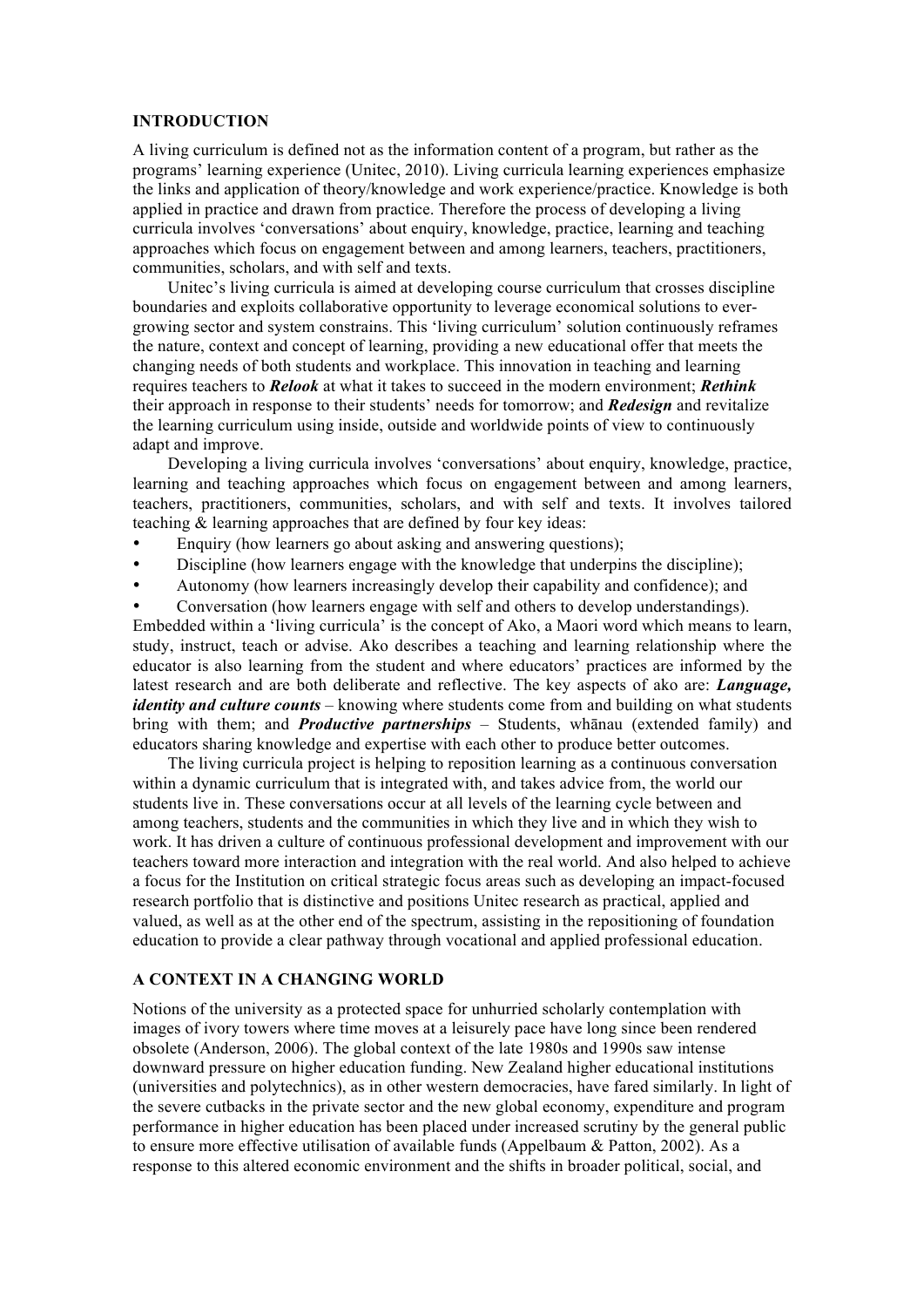economic trends, universities and polytechnics in New Zealand have experienced widespread, sustained, and transformative change over the last two decades (Curzon-Hobson, 2004).

## *Managerialism v's Professionalism*

The rise of managerialism in educational systems has seen an increased emphasis on costeffectiveness. Since the mid-1980s the public sector in New Zealand has undergone radical reform of its management and organisation. The changes aimed to improve efficiency, effectiveness and accountability of all parts of the public sector, including the university and polytechnic sectors (Marshall, 2011). Higher educational institutions experience political accountability (for the best use of public funds), and market accountability (answerable to customers, partners and stakeholders). Higher educational institutions also have a *professional accountability* for maintaining the highest possible standards of teaching and learning, and a *cultural accountability* to foster new insights, knowledge and understanding. These last two factors may be observed in the oppositional culture to managerialism – professionalism – which is based upon a "student-centred pedagogic culture" (Briggs, 2004, p. 587).

## **LIVING CURRICULA IS A STUDENT CENTERD APPROACH**

Unitec has developed its living curricula concept based upon the firm foundations of student centered learning and it antecedents. Student-centered learning (SCL) is based on the idea that learning is meaningful when topics are relevant to the students' lives, needs, and interests and when the students themselves are actively engaged in constructing their own knowledge (Gardner, 1983). Hence, students are given choices about how they learn and are included in the classroom decision-making. SCL is where student's work in both groups and individually to explore problems and take initiatives that allows them to discover their own meaningful information and learn how to learn through discovery, inquiry, and problem solving.

In a SCL environment, McCombs and Whistler (1997) suggest that learners are treated as co-creators in the learning process, as individuals with ideas and issues that deserve attention and consideration. When properly implemented SCL can lead to increased motivation to learn, greater retention of knowledge, deeper understanding, and more positive attitudes towards the subject being taught (Collins & O'Brien, 2003). SCL learning environments recognize that the prior knowledge of learners powerfully influences future learning and thus attempt to build on prior knowledge , a principle which is central to the concept of the living curricula and its employment of the concept of *Ako.*

#### **LIVING CURRICULA AND THE CONCEPT OF** *AKO*

Ako, as mentioned previously, means to learn, study, instruct, teach or advise. The concept of ako describes a teaching and learning relationship, where the educator is also learning from the student and where educators' practices are informed by the latest research and are both deliberate and reflective. Ako is grounded in the principle of reciprocity and also recognizes that "the learner and whānau cannot be separated" (*Ka Hikitia*, 2009, p. 20)*.* Ako therefore means to both to teach and to learn. It recognizes the knowledge that both teachers and learners bring to learning interactions and the way that new knowledge and understandings can grow out of shared learning experiences. Educational research has shown that when teachers facilitate reciprocal teaching and learning roles in their classrooms, students' achievement improves (Alton-Lee, 2003).

The principle of ako affirms the value of the pair and group learning approaches in which students interact with their peers, teacher, tasks, and resources. It suggests that in a reciprocal learning relationship teachers are not expected to know everything, but rather that "each member of the classroom or learning setting brings knowledge with them from which all are able to learn" (Keown, Parker, & Tiakiwai, 2005, p. 12). Embracing the principle of ako enables teachers to build caring and inclusive learning communities where each person feels that their contribution is valued and that they can participate to their full potential. This is not about people simply getting along socially; it is about building productive relationships, between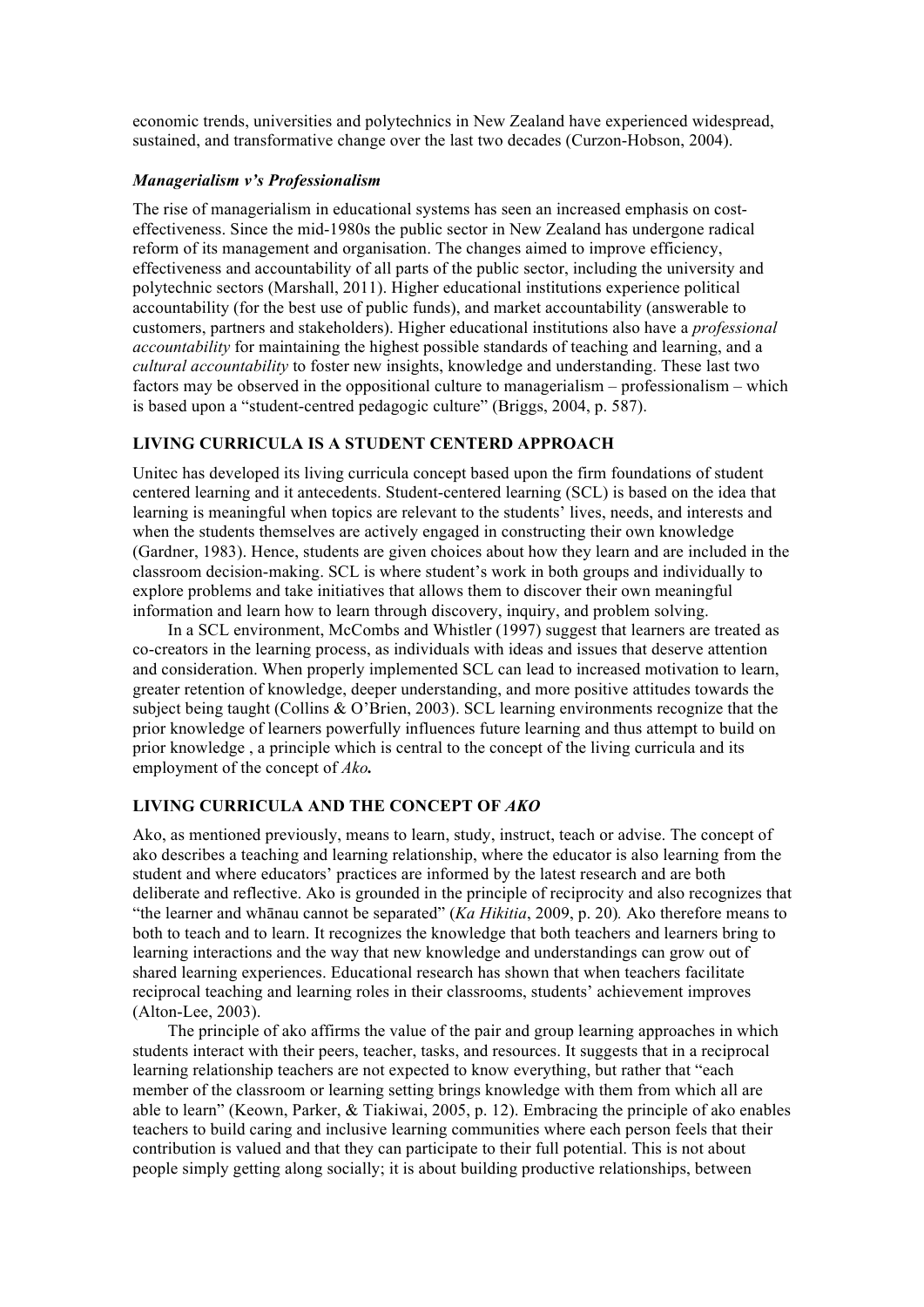teacher and students and among students, where everyone is empowered to learn with and from each other (Kura Auraki, 2009).

# **CHARACTERISTICS OF A LIVING CURRICULUM**

A Living Curricula is primarily about the engagement of learners with the learning itself. This may be learning material (technologies, skills, knowledge, text, etc.), their teachers, their whānau (extended family), community and industry. It can also be about the added value we can give learners in the way they engage – eg: research, enquiry, autonomy, professionalism, technology and innovation with that learning. The intention of the living curricula is not to change what is learned, but rather the way that it is learned. The characteristics are:

*Enquiry* is a process that is at the heart of what we do in tertiary study. It starts with thinking about the world, formulating a question, finding information about the question, interpreting and testing ideas and information, generating and synthesizing ideas, presenting and reflecting on the process. This allows for learning which:

- is curiosity/inquiry led, and stimulating
- is socially constructed self-sufficiency and collaboration
- blends face-to-face and web-based learning
- is research-informed

*Ako as wananga (tribal knowledge, lore, learning) informs the curriculum through critical enquiry. The relationship of the learner and the teacher is interdependent and reciprocal for personal and communal good. In this context, the teacher is prepared to learn from the learner.*

**Discipline** can be defined as a community of practice, which has a (contested and evolving) body of knowledge and theory, based on particular ways of knowing and practicing, which is taught and applied and researched. A discipline has its own literacies and language. Members of the discipline (faculty, learners, practitioners, scholars, etc) identify with this community of practice and help to induct new members. Characteristic of this:

- are practice-focused educating students 'for work, in work, through work'
- have a discipline base, and are also interdisciplinary
- encourage active and responsive interaction with industry, professional and community groups to shape content, curricula and delivery modes

*Ako as kaupapa (foundation, element), is a process by which the intellect internalizes, distinguishes, and creates new knowledge.*

*Autonomy* allows for individuals to take increasing charge of their own learning. This may be best achieved through a scaffold and staged process of learning how to learn, planning, managing and reflecting on the process and products of learning. Approaches that:

- are equally valued, and together they help nurture resourcefulness and resilience
- develop literacies for life-long learning
- include embedded assessment

*Ako as mana (authority). Mana binds the authority of learner and teacher with matauranga (knowledge). Integrity is developed through a process of poutama (scaffold learning).*

*Conversations* about enquiry, knowledge, practice, learning and teaching are significant for engagement between and among learners, teachers, practitioners, communities, scholars, and with self and texts. Conversation develops beyond chat or discussion and becomes true dialogue that involves analysis, synthesis, critical thinking and reflection. These conversations may be:

- with (and among) teachers
- among students  $-$  face-to-face and online
- with class peers and with others
- with practitioners
- with partners whānau, industry, employers, the world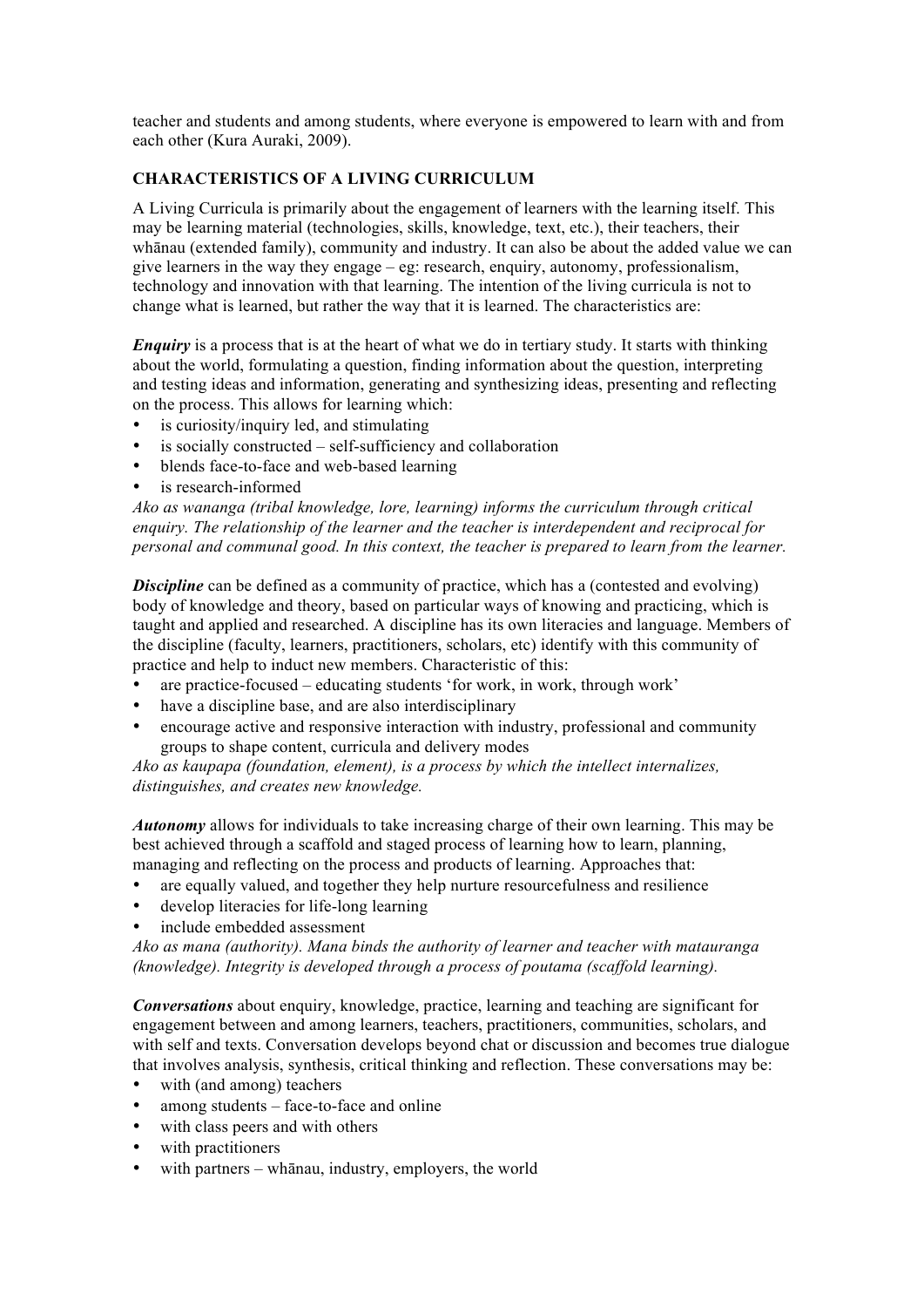- with texts what is the text saying? what do we have to say about the text?
- with self critical self-reflection

*Ako as puawaitanga (the flowering of knowledge), acknowledges that curriculum development derives from diverse forms of intercultural communication.*

## **A DISCIPLINE APPROACH**

Whilst the living curriculum is acknowledged as an Institutional aspiration, there is a need for it to be localized to conform to Faculty objectives and Departmental strategies. Therefore the living curriculum at Unitec takes many guises and employs local solutions. One such solution is the approach taken within the Department of Performing and Screen Arts.

The programs offered within the Department of Performing and Screen Arts are based around the philosophy of fostering creative practitioners with both specialist knowledge and broad ranging abilities. Our courses are opportunities to expose students to situations of ambiguity, such as cultural diversity and intercultural awareness, so that understanding of how to respond to uncertainty is sharpened. This is particularly important in 'creative arts' departments such as Performing and Screen Arts where courses range across diverse content areas, such as contemporary dance to film editing to costume making. The uniting factor is a collaborative structure that offers a breadth of learning while extending and complementing the depth of study offered in the specialist areas. Desire for knowledge is the catalyst for enquiry to be conceptualized and articulated and the consequence of this are complex relationships where critical consciousness and student engagement evolve through pedagogical practice. The autonomy and potential of the learner is attained through the teacher/learner relationship using diverse forms of intercultural communication. This lifts the mana (authority) of the knowledge and the integrity of the institutional environment. This philosophy allows our graduates to communicate across traditional boundaries and within the burgeoning field of digital media content creation and analysis, while adapting quickly, appropriately and effectively in accordance with the demanding and fluid nature of the performing and screen art industries.

Employers, particularly those in small to medium sized enterprises such as those represented in the New Zealand performing and screen arts industries, increasingly require employees to combine expertise in a particular subject area with the capacity to work effectively across disciplines and to manage and thrive in multi-stakeholder environments (Oram, 2009). The New Zealand film industry is a mixture of local and international scale production with Hollywood blockbusters, local low budget features, world-class documentaries and syndicated TV series being made throughout the country. Similarly dance and theatre ranges from Opera and Ballet to regional theatre and local low budget artist generated work performing side by side. In this challenging and increasingly complex environment, employers are looking for people that can hit the ground running faster, covering more territory by applying a more creative and broader approach to work (Carden, 2007).

To cater to this environment, learning and teaching are integrated throughout the department's programs to establish connectivity for each student between the specialist, generalist and sometimes disparate content (Kember, 2009). Specialist discipline learning as well as broader domain concepts and industrial professional practices are delivered to all students at all levels with ever increasing complexity. The environment within which learning and teaching takes place is modeled using collaborative techniques. Learning and teaching takes place between, among, within and across groups and individuals. This is because the industry art forms that are represented in the departments' domains of learning are essentially collaborative in nature and function. It is therefore a tenet of the 'teaching' to engage the 'learning' in a way that prepares students for their future work and life-long learning needs.

International post-secondary institutions have similarly recognized that providing opportunities for collaboration and cross-disciplinary contact can extend and expand on students' learning and engagement with the subject matter concerned. If, as Edmonds and Candy (2002) comment, "creativity can be characterized as a process toward achieving an outcome recognized as innovative", then any educational situation that is already oriented towards disciplinary innovation will lend itself more readily to being a place where creativity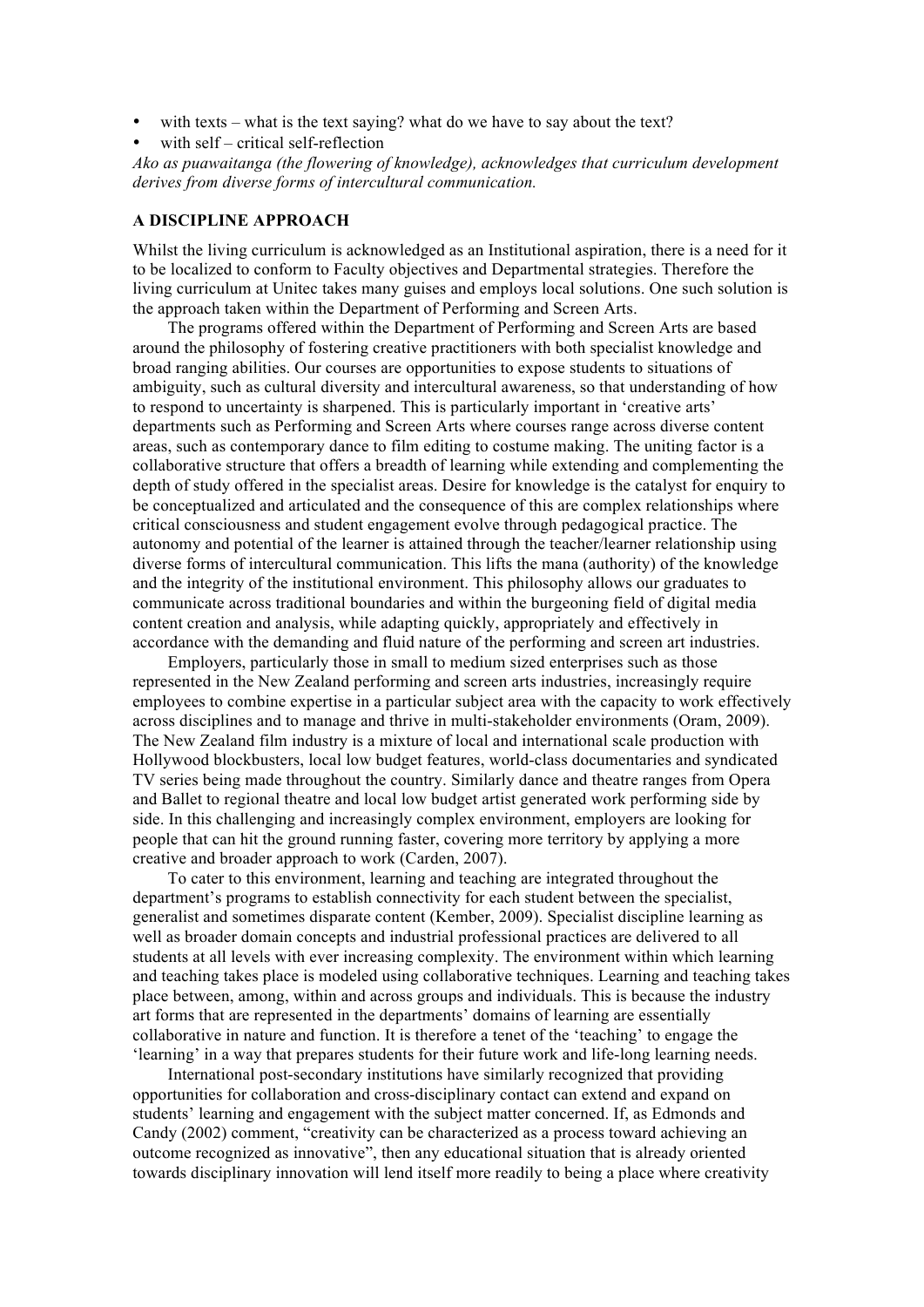can occur and be fostered. Regardless of disciplinary location, collaborative practice, which is sometimes referred to as inter-professional practice (McCallin, 2005), recognizes than in order to cope with increasingly complex work and practice environments, these real-world situations require professionals and practitioners who can, from within their disciplinary specializations. relate with many clients and institutions and collaborate with many professions (McEwan, 1994).

Thus, where previously creativity was once recognized as the result of a singular talent working alone, a position similarly supported and enforced by older pedagogical models that dispersed and isolated students from each other across their various specializations, new pedagogical models, such as the living curricula model, recognize that intensive collaborative situations provide maximum opportunity for growth and creativity both within and between disciplinary environments (Mafe & Brown, 2006; Parr, 2007). There is a clear link between this practice and the workplace environments students move towards and into. As James (2007) notes "joint working is well established as an important aspect of professional practice in schools and colleges" (p.33.) and this factor provides an important pedagogical correlation between the training institution that seeks to prepare students for careers, and the kinds of experiential situations that await graduates in the workplace.

## **Example 1: Reverse engineering to map the curricula**

An example of the approach used by the department to establish a curricula path has been to begin with each graduate profile statement and to reverse engineer them back into the curricula by mapping out the capabilities and learning opportunities offered by each. For example the profile statement – *'Graduates will display the ability and desire to contribute to and advance the performing and screen arts industry'*, relates to professional capabilities and attitudes to the work of the creative artist. To map this capability into a framework of learning opportunity the statement is considered in terms of its key words as demonstrated in Table 1:

| The <i>ability</i> to contribute:                                                 | Students acquire the technical and creative skills, and<br>professional practices associated with the discipline.                                                                                                                                                                                                                               |
|-----------------------------------------------------------------------------------|-------------------------------------------------------------------------------------------------------------------------------------------------------------------------------------------------------------------------------------------------------------------------------------------------------------------------------------------------|
| The <i>ability</i> and the <i>desire</i> to<br>contribute:                        | Students acquire the technical and creative skills, and<br>professional practices associated with the discipline in<br>an environment of enquiry where they are required to<br>actively seek the answers to a range of industrial<br>questions.                                                                                                 |
| The <i>ability</i> and the <i>desire</i> to<br>contribute and to <i>advance</i> : | Students acquire the technical and creative skills, and<br>professional practices associated with the discipline in<br>an environment of enquiry where they are required to<br>actively seek the answers to a range of industrial<br>questions, and where they respond with new questions<br>from active research, which are as yet unanswered. |
| And other skill sets can be gained by:                                            |                                                                                                                                                                                                                                                                                                                                                 |
| The <i>ability</i> and <i>desire</i> to<br>contribute:                            | Students lead discussion around new knowledge with<br>other students and stakeholders.                                                                                                                                                                                                                                                          |
| The <i>ability</i> and <i>desire</i> to<br>contribute:                            | Higher-level students pass basic skills to lower level<br>students in mixed teams and model professional<br><i>practice.</i>                                                                                                                                                                                                                    |

Table 1: Graduate profile statement mapping

The capabilities uncovered in this way are then aligned to the appropriate year and level of learning.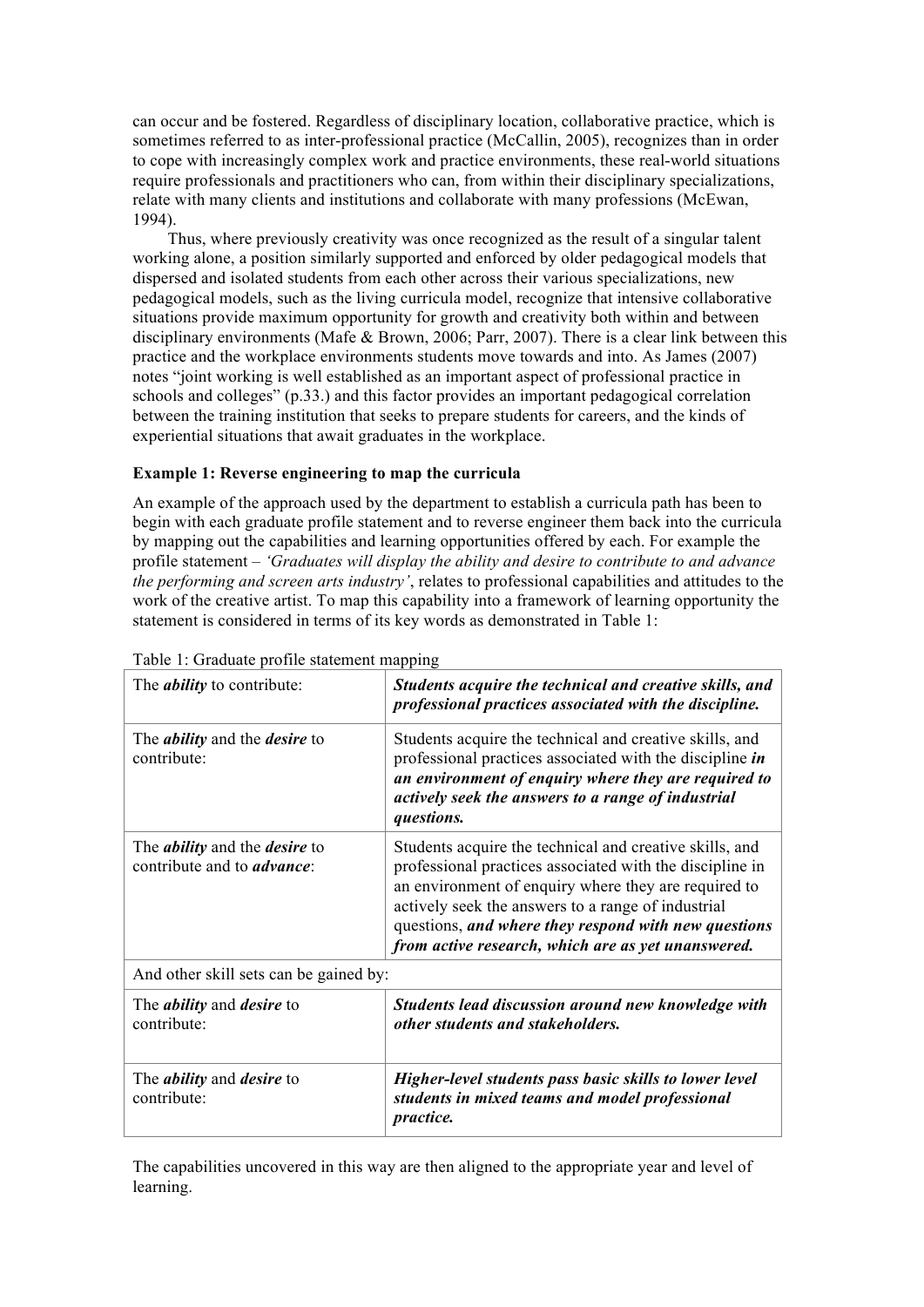## **Example 2: Collaboration between disciplines and departments**

Whilst it may appear natural for collaboration to occur between Performing and Screen Arts disciplines, the living curriculum principles of student engagement across discipline fields is not limited to only one department or group of disciplines. The development of connective course content across the Faculty of Creative Industry and Business has established the sharing of student generated 'texts' as shared places of learning within a living curriculum context. Fig. 1 shows a range of discipline areas engaging on a shared project.





In this project, the Product Design students provide the objects that become the subject of the commercial. Public Relations and Marketing students create TV commercial scenarios for the products with Production students. Performing and Screen Arts students then make the commercial with the Product students and the Communication students playing the role of 'client' in the scenario and on set. Each group of students brings their own creativity to the varying aspects of the project. Learning experiences throughout each course emphasize the links and application of theory/knowledge and work experience/practice. The collaboration ensures 'conversations' occur among students/ teachers/ participants. Knowledge is both applied in practice and drawn from practice.

# **CONCLUSION**

In order to achieve the above goals the programs becomes progressively more flexible and selfdirected, with greater and greater opportunities for the students to tailor their own learning (Cairns & Stephenson, 2009). Formal lectures, technique and technical courses give way to complex industry modeled projects in order for the student to demonstrate capability and skill in specialized areas, with greater degrees of responsibility. Courses are designed to ensure that contact with the outside world and internal academic development is:

- questioning (via field trips, cultural exchanges, visitors, guest professionals and artists)
- creatively explorative (via on-going inter-disciplinary focus on joint complex projects and workshops)
- collaborative (via on-going interdisciplinary focus on joint complex projects and workshops)
- focused (both more formal and specialized, negotiated and self-directed 'hands on' courses are tailor-made via specific assessment, content and division of time to related practical vocational needs of the industry and to the abilities and needs of the individual students)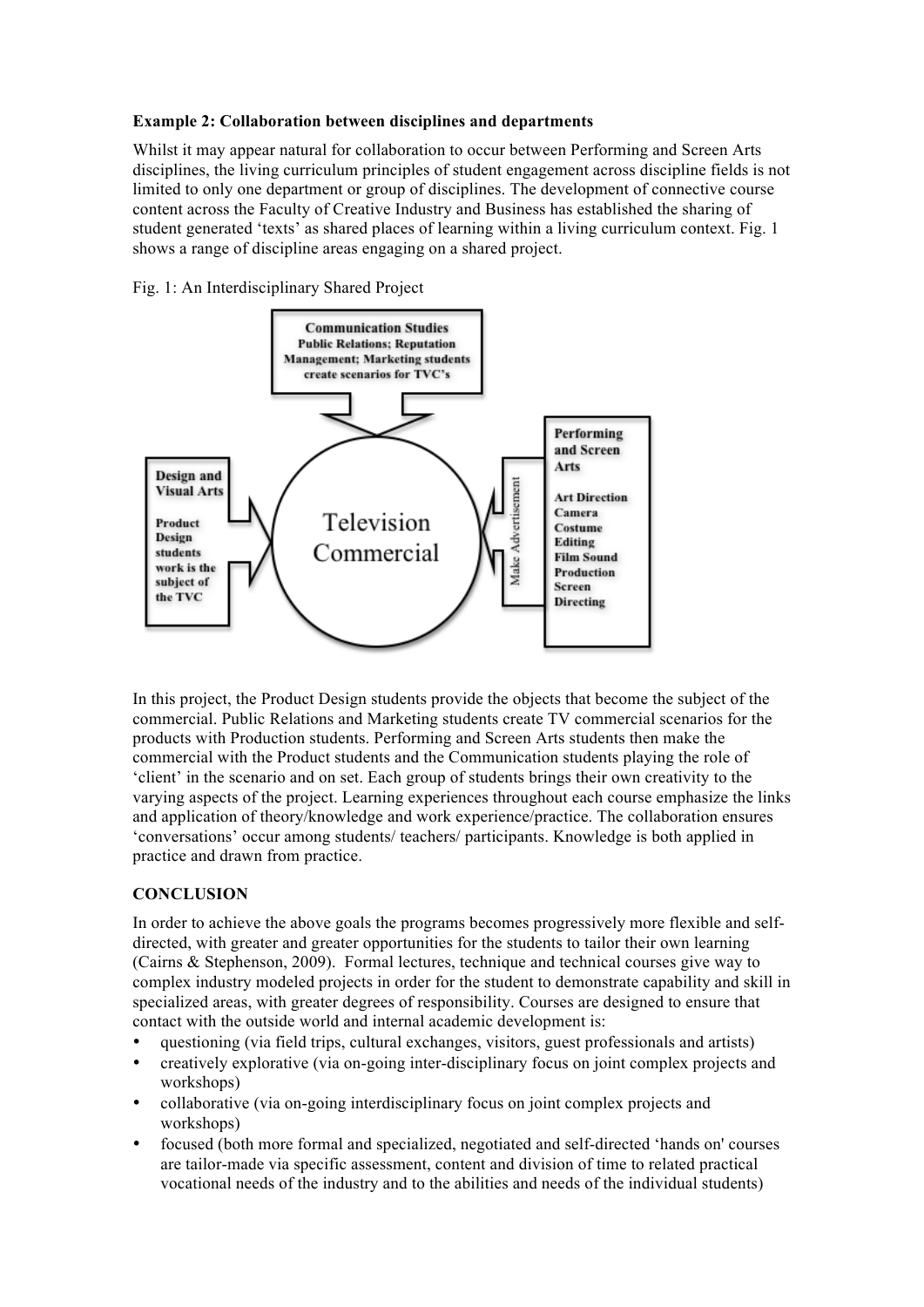Learning takes place in theoretical, simulation, practice, collaborative & experimental production, public performance, practice based research, technical and self-directed settings. Different modes of delivery are utilized depending on the setting. In this unique multidisciplinary environment it could be said that students, at times, learn as much from the learning process and from each other as from the content that is experienced during that process.

## **REFERENCES**

Alton-Lee, A. (2003). *Quality teaching for diverse students in schooling: Best evidence synthesis*. Wellington: Ministry of Education.

http://intra.bay.net.nz/Learning\_objects/datas/quality.pdf

- Anderson, G. (2006). Carving out time and space in the managerial university. *Journal of Organizational Change Management, 19*(5), 578-592.
- Appelbaum, S., & Patton, E. (2002). Downsizing the university: Bonne chance! *International Journal of Educational Management, 16*(3), 126-136.
- Briggs, A. (2004). Middle managers in further education colleges: The 'new professionals'. *Journal of Educational Administration, 42*(5), 586 - 600.
- Cairns, L., & Stephenson, J. (2009). *Capable workplace learning* (ebook ed.). Rotterdam: Sense Publishers.
- Carden, S. (2007). *New Zealand Unleashed: The country, its future and the people who will get it there*. Auckland: Random House.
- Collins, J., & O'Brien, N. (2003). *The Greenwood dictionary of education*. Westport, USA: Greenwood Press.
- Curzon-Hobson, A. (2004). The marginalization of higher learning: An interpretation of current tertiary reform policy in New Zealand. *Teaching in Higher Education, 9*(2), 210-224.
- Edmonds, E., & Candy, L. (2002). Creativity, art practice, and knowledge. *Communications of the ACM, 45*(10), 91-95.
- Gardner, H. (1983). *Frames of mind: The theory of multiple intelligences*. New York, NY: Basic Books.
- James, C. (2007). Collaborative practice: the basis of good educational work. *Management in Education, 21*(4), 32-37.
- *Ka Hikitia*. ( 2009). (Ka Hikitia Managing for Success: The Māori Education Strategy): Ministry of Education.

http://www.minedu.govt.nz/theMinistry/PolicyAndStrategy/KaHikitia.aspx

- Kember, D. (2009). Promoting student-centred forms of learning across an entire university. *Higher Education, 58*(1), 1-13.
- Keown, P., Parker, L., & Tiakiwai, S. (2005). *Values in the New Zealand curriculum: A literature review on values in the curriculum.* (Report to the Ministry of Education by the Wilf Malcolm Institute of Educational Research). Hamilton: University of Waikato. http://www.waikato.ac.nz/wmier/research/projects/values-in-the-new-zealand-curriculum
- Kura Auraki. (2009). *Te Aho Arataki, Marau mō te Ako i, Te Reo Māori – Kura Auraki: Curriculum Guidelines for Teaching and Learning Te Reo Māori in English-medium Schools: Years 1–13*. Wellington: Ministry of Education. http://www.tereomaori.tki.org.nz/Curriculum-guidelines
- Mafe, D., & Brown, A. R. (2006). Emergent matters: reflections on collaborative practice-led research *Speculation and Innovation: Applying Practice led research in the Creative Industries* (pp. 1-19).
- Marshall, S. G. (2011). Educational middle change leaders in New Zealand: The meat in the sandwich. *International Journal of Educational Management* (In Press).
- McCallin, A. (2005). Interprofessional practice: learning how to collaborate. *Contemporary Nurse,, 20*(1), 28-37.
- McCombs, B., & Whistler, J. S. (1997). *The learner-centered classroom and school: Strategies for increasing student motivation and achievement*. San Francisco, CA: Jossey Bass.
- McEwan, M. (1994). Promoting interdisciplinary collaboration. *Nursing and Health Care, 15*, 304-307.